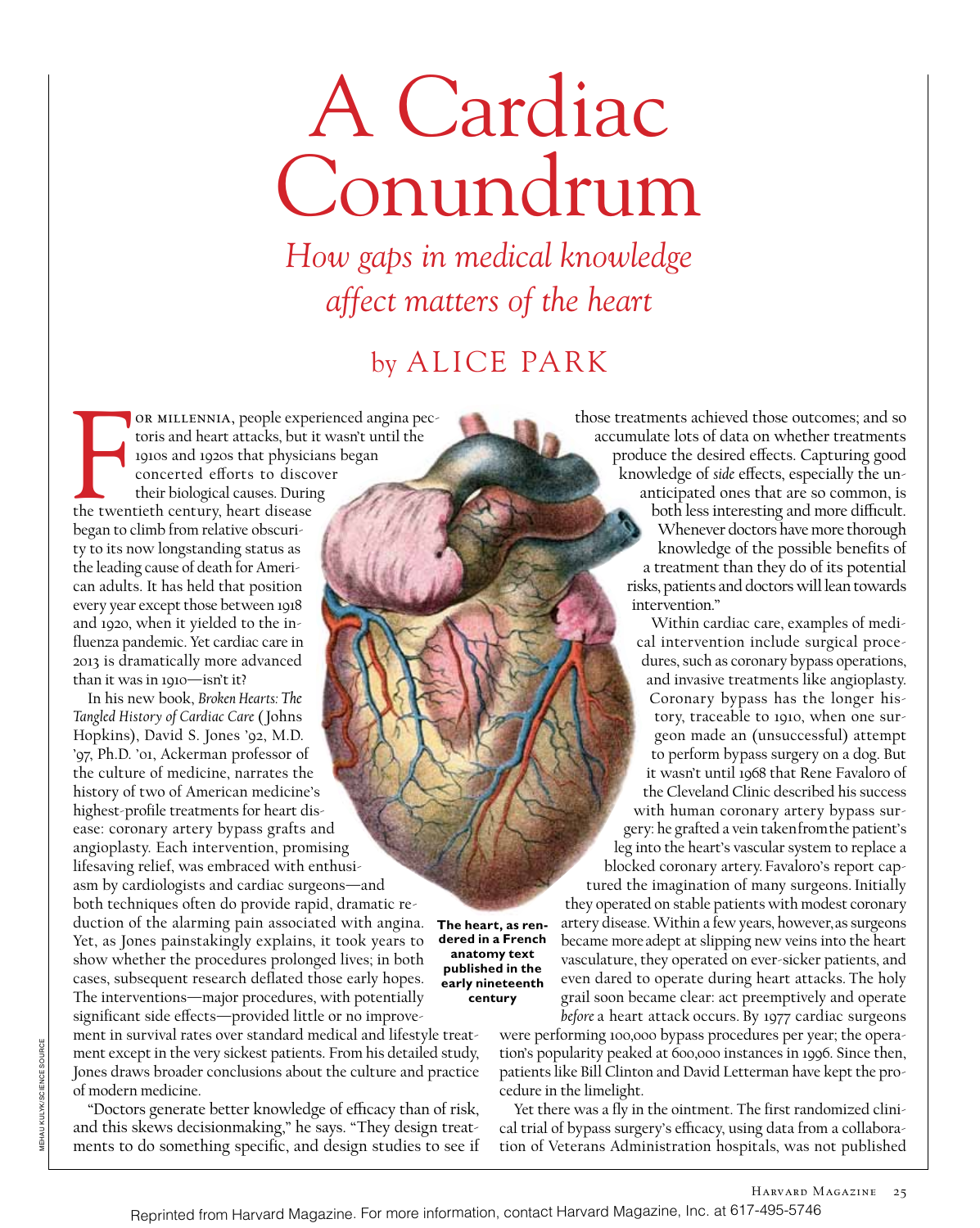until 1977. Such trials were then becoming the gold standard of medical research (and still are). "Surgeons said trials were totally unnecessary, as the logic of the procedure was self-evident," says Jones. "You have a plugged vessel, you bypass the plug, you fix the problem, end of story." But the 1977 paper showed no survival benefit in most patients who had undergone bypass surgery, as compared with others who'd received conservative treatment with medication. "There was a firestorm of controversy," Jones says. "There was lots of money, institutional power, and lots of lives at stake. The surgeons dismissed the trial for technical reasons. So, many other trials were done, all more or less showing the same thing: bypass surgery improved survival for a few patients

with the most severe forms of coronary artery disease, but for most others it relieved symptoms but did not extend lives." The results raise a philosophical question of the goal of medical treatment: alleviating symptoms or lengthening lives? "How much is it worth investing in a surgical procedure, with all its risks," he asks, "if all you're doing is relieving symptoms?"

The advent of angioplasty in the 1980s complicates the story. With angioplasty, instead of bypassing the plugged artery, "you use a balloon to compress the plug," Jones explains, "and (as it's done today) you leave a stent behind to keep the blood vessel open, and so restore blood flow to the heart." Like bypass surgery, angioplasty went from zero to 100,000 procedures annually with no clinical trial to assess long-term outcomes—based on the logic of the procedure and patients' reports of how much better they felt. Yet the first clinical trials, which appeared in the early 1990s,

showed no survival benefit of elective angioplasty as compared with medication.

Moreover, because such trials assess patients' outcomes several years after their treatments, they often end up reporting the results of outdated procedures.

"A clinical trial on angioplasty published in 1992 might study a group of patients who had the procedure in 1985," says Jones. "But angioplasty has been refined since 1985. So you start another trial in 1992 and publish in 1998; then, the cardiologists say, 'Now we have fancy stents, not those old-fashioned stents they used in 1992.' And so on. As long as you continue to innovate in a way that, at face value, looks to be an improvement, the believers can always step out from under the weight of negative clinical experience by saying that the research necessarily applies to an earlier state of medical technology."

Furthermore, "patients are wildly enthusiastic about these treatments," he says. "There've been focus groups with prospective patients who have stunningly exaggerated expectations of efficacy. Some believed that angioplasty would extend their life expectancy by *10 years!* Angioplasty can save the lives of heart-attack



**Three bypass arteries connect the aorta to smaller coronary arteries on the heart's outer surface.**

patients. But for patients with stable coronary disease, who comprise a large share of angioplasty patients? It has not been shown to extend life expectancy by a day, let alone 10 years—and it's done a million times a year in this country." Jones adds wryly, "If anyone *does* come up with a treatment that can extend anyone's life expectancy by 10 years, let me know where I can invest."

"The gap between what patients and doctors expect from these procedures, and the benefit that they actually provide, shows the profound impact of a certain kind of mechanical logic in medicine," he explains. "Even though doctors value randomized clinical trials and evidence-based medicine, they are powerfully influenced by ideas about how diseases and treatments work. If doctors think

a treatment *should* work, they come to believe that it *does* work, even when the clinical evidence isn't there."

Though he concentrated in history and science (and fenced for the varsity team) in college, Jones dutifully fulfilled the undergraduate requirements for attending medical school. He focused on geology, however, and wrote his honors thesis on Mount Vesuvius. "I knew there were courses in the history of medicine," he recalls, "which I avoided like the plague."

But he took a small history of medicine class in his first year of medical school, and became a research assistant on a project that involved three million cubic feet of documents (freshly declassified by President Bill Clinton) about the testing of plutonium on unsuspecting patients to assess the toxic effects of radiation. That study raised important questions about the cultural and ethical environment of science. After Eileen Welsome's 1999 book *The Plutonium Files* 

(based on her Pulitzer Prize-winning newspaper series) chronicled 50 years of clandestine experiments, Jones says he saw clearly the inevitable and revealing bond between science and society: "It was a great way to convince myself that the work of a medical histo-

rian is important and significant."

He was moved to pursue a Ph.D. in the history of science to complement his medical degree. Jones's historical eye allowed him to view medicine through a slightly different filter than his peers, perhaps suggesting a more critical view of why doctors do what they do. His early research parsed the epidemics that decimated the American Indians, an analysis that he expounded in his 2004 book *Rationalizing Epidemics: Meanings and Uses of American Indian Mortality Since 1600.* Analyzing the cycle of diseases that devastated the Native American population, from smallpox to tuberculosis  $\frac{8}{5}$ to today's chronic ailments of obesity, diabetes, and heart disease, Jones argued that rather than simply reflecting differences  $\frac{m}{8}$ in immune tolerances to certain pathogens and lifestyles, the epidemics also grew from a web of complex social forces—including forced migration, the changing economic circumstances of  $\frac{3}{5}$ John Bavosi / Science Source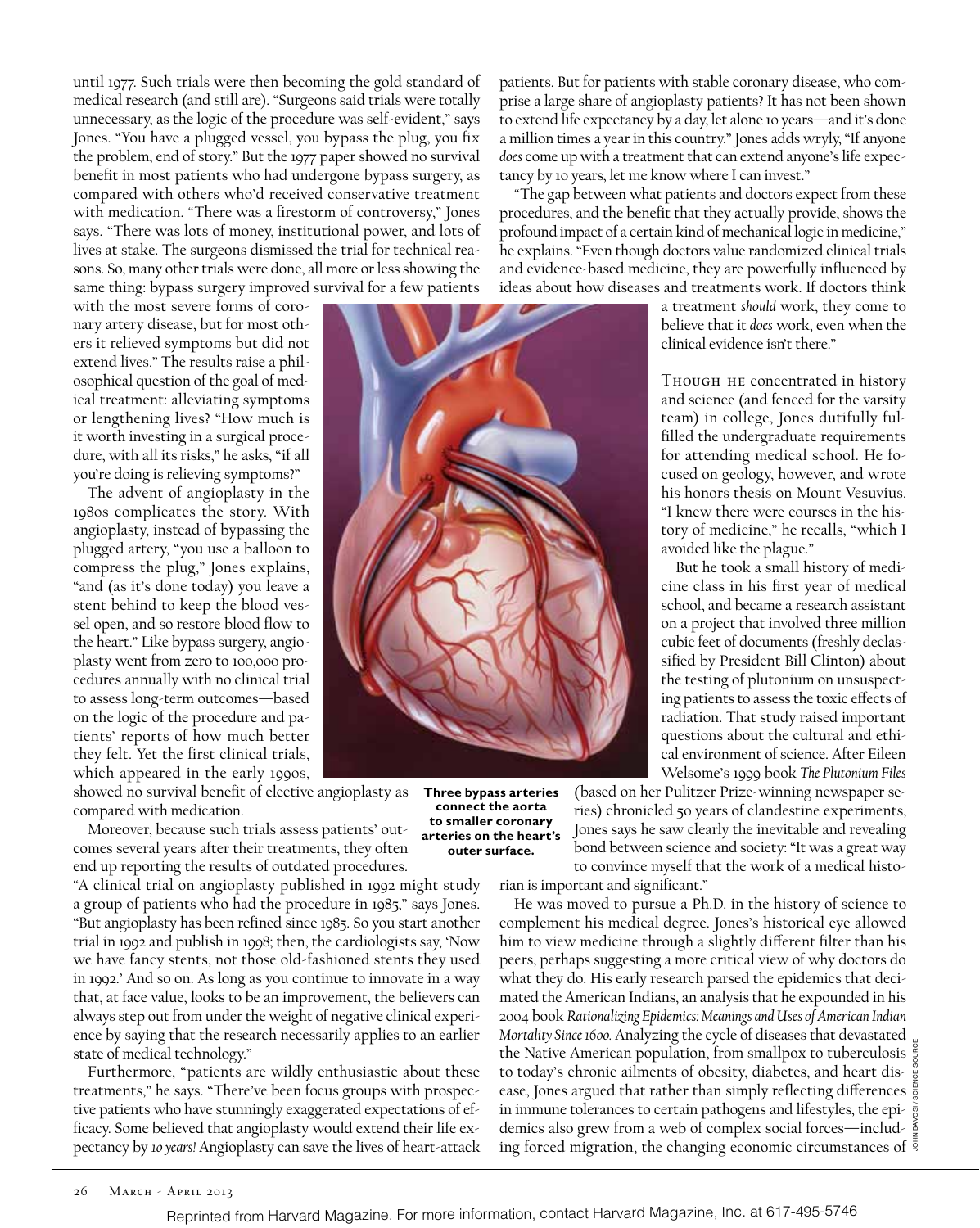displaced native populations, and cultural practices that gave the diseases deadlier power among American Indians.

In *Broken Hearts,* Jones describes the historic methodological struggles within the medical profession as doctors tried to identify the causes of heart attacks. Beginning in the early 1900s, when the first cases of heart attack were identified in the medical literature, physicians have struggled to explain why hearts fail so suddenly. Understanding the *why* can in turn reveal *how* heart attacks occur. Doctors hoped that would lead to the most effective ways to fix the problem. But one of the dirty secrets of cardiac care, says Jones, is that until the 1970s, heart experts could not agree on what was causing heart attacks, rendering their interventions equal parts gamble and trial-by-doing.

Starting with the earliest theory behind what triggers heart failure, every major advance in cardiac treatment, Jones says, mirrors the prevailing views of where the disease comes from. Cur-

rent theories hold that heart attacks are caused by the buildup of atherosclerotic plaques from high-fat diets and sedentary lifestyles. "But if we went back to Boston 100 or 120 years ago, heart disease was less prevalent, and it was different," says Jones. "There were people with atherosclerotic coronary artery disease, but the more prevalent forms were syphilitic and rheumatic heart disease, something that reflects the higher prevalence of infectious diseases at the time."

As reports of heart attacks began to populate the medical literature, competing theories about their cause emerged. The sudden nature of the attacks led some doctors to assume that random

spasms of coronary arteries might be responsible. Without any window into the living heart, however, this theory was supported only by evidence of similar twitches in the blood vessels found in rabbits' ears, for example, and by the fact that not all heart-attack patients showed signs of lesions or clots in their cardiac blood vessels on autopsy. Another popular theory involved clots obstructing blood flow to critical coronary arteries; this fueled the appearance of blood-thinning agents such as heparin as a common treatment for heart-attack patients by the 1950s.

But an equally compelling theory was also emerging, one that had actually been described in an autopsy report back in 1844 that mentioned "several atheromatous lesions, of which a rather significant one was ulcerated and the atheromatous mass extruded into the arterial lumen." Published in a seldom-read source—the *Journal of the Danish Medical Association—*the account received little attention, but in the 1930s, the medical examiner of Boston made similar observations and developed the theory of plaque rupture. Heart attacks, according to his idea, happened when atherosclerotic plaques, embedded in the coronary arteries, ruptured and triggered blood clots (thromboses) that blocked blood flow. Confirmation came in the 1960s when pathologists painstakingly sliced and analyzed coronary artery specimens from patients who died of heart attacks: fatal coronary thromboses were nearly always associated with ruptured plaques.

"Some patients believed angioplasty would extend their life expectancy by *10 years!"*  For those with stable coronary disease, "it has not been shown to extend life expectancy by a day."

Although initially assumed to be an affliction of the wealthy elite, by the 1930s and 1940s, heart disease was increasingly recognized among men of all social and economic strata. "This led to a new concern: if someone was working on the assembly line and doing physical labor and had a heart attack, he would be eligible for workers' compensation," says Jones. As employers wrestled with finding the right balance of financial responsibility that would not leave them bankrupt, many responded by shifting accountability back to the workers, exempting heart attacks from workers' compensation to free themselves from a potentially enormous financial burden.

The prevailing cardiac treatment remained weeks of bed rest, along with an admonition to avoid aggravating or exciting circumstances that would provoke a spasm, or a clot, or a plaque to rupture and trigger a sudden heart attack. "That treatment only suited people who could afford weeks and weeks of bed rest," says Jones. "The changing recognition of heart disease—that eventu-

ally all humans may get it—led to changing sets of responses to the disease and the need for different kinds of treatments."

Epidemiological surveys like the groundbreaking Framingham Heart Study (a lifestyle study of 5,209 middle-aged residents of Framingham, Massachusetts, begun in 1948 to identify the risk factors for heart disease), began to connect factors like a low-fat diet, exercise, and avoiding smoking to a lower risk of heart attack. But physicians knew that such behavioral changes would challenge their patients. They turned away from *prevention* and toward *treatment*: if blocked pipes were the problem, then bypassing the blockage would solve it. "Of course," says Jones, "treatments for

heart disease also generate revenue dwarfing that produced by preventive care."

But, as Jones says, heart-bypass surgery was a classic case of "learning by doing." Only as more patients went under the knife could doctors know for sure whether such interventions were actually making a difference in their lives. Much of what justified the first surgeries relied on the assumption that obstructions in heart vessels needed to be cleared; the evidence for this theory rested on autopsy data and animal models of the disease—neither of which, most physicians will agree, are ideal substitutes for the human body. Indeed, Jones, says, the seductive logic behind the procedure may have blinded doctors to some serious questions about its safety and efficacy.

The specter of neurological complications from the surgery—which required the use of a heart-lung machine to maintain flow of oxygenated blood to the brain and body while the heart is stopped during the procedure—started to shadow the field. Early in the history of open-heart surgery, cardiac surgeons recognized the possibility of brain damage in patients. But as coronary artery bypass became more widespread and standardized, the benefits, they felt, sufficiently outweighed the risk of memory and cognitive problems (which studies have estimated at anywhere from 10 percent to 50 percent) that they generally omitted it, even in major publications in reputable journals. "It's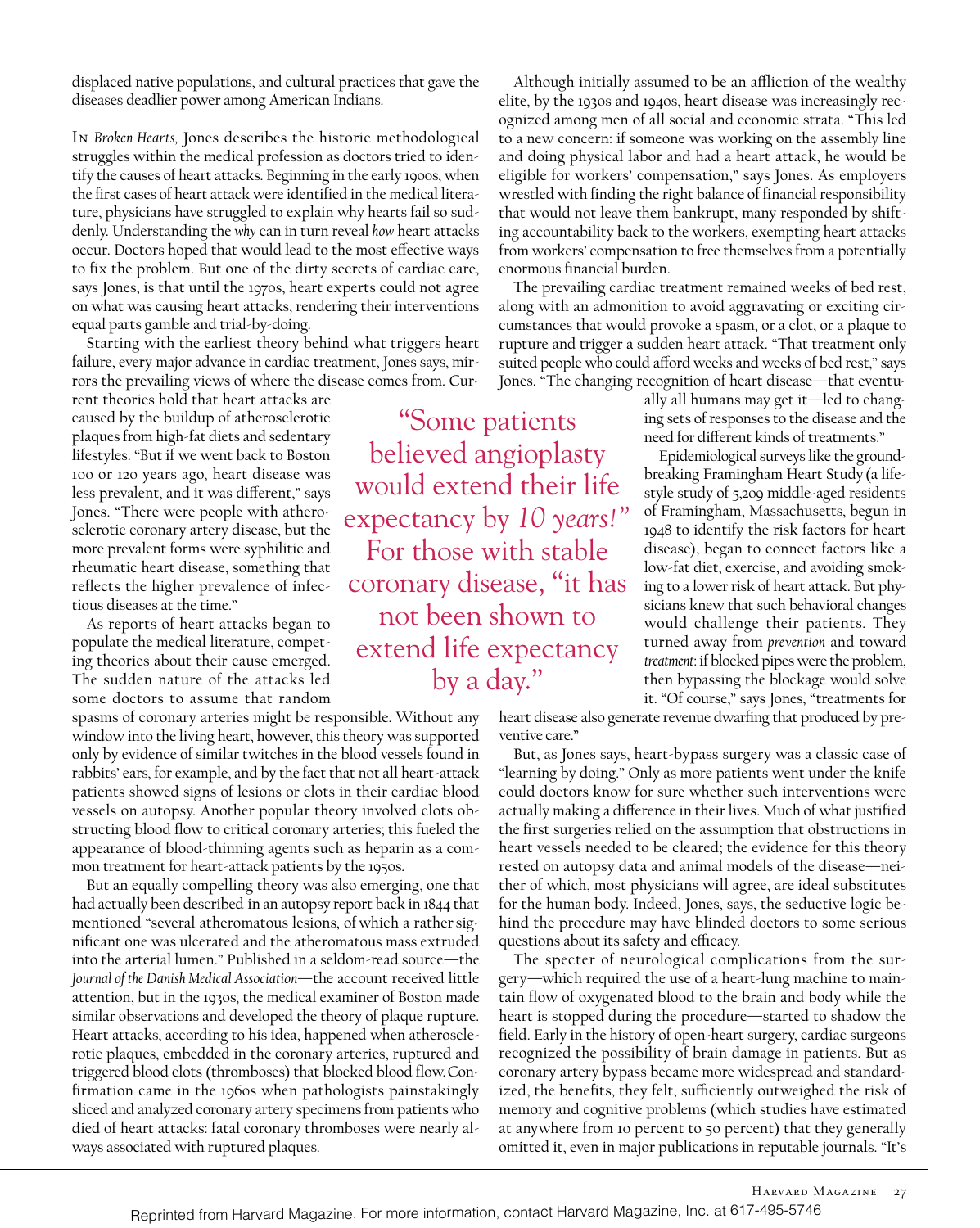maddening," says Jones. "I followed the clinical trials in the *New England Journal of Medicine* that were published on bypass surgery. In 1996 they published a huge study on the cerebral complications of bypass. But in the 20 or so clinical trials involving bypass published since then, how often did they include data on neurological outcomes? Only half make more than a passing mention."

The reason, he argues, is the bias toward intervention that accompanies most new medical treatments. Both doctors and patients evaluate such innovations by asking if there is a chance they will help. "The truth is, there is almost *always* a chance something will help; there are very few treatments in which there is zero chance that it will help," says Jones. "Is there a chance that mastectomy will decrease a woman's risk of dying of breast cancer? Sure there is. Should we do a mastectomy on all young women, because there is a chance it will help them avoid breast cancer? Of course not; we have to figure out when it is appropriate."

Angioplasty emerged on the heels of bypass surgery when a German cardiologist, Andreas Grüntzig, devised a way to thread a catheter from a groin artery into the heart in 1977. Initially, doctors performed angioplasty on patients with stable coronary artery

disease; cardiologists were cautious about how useful angioplasty alone would be as a treatment for heart-attack patients. Grüntzig predicted it could substitute for bypass for at most 15 percent of patients who were candidates for surgery.

**David Jones holds a vascular stent (from the Warren Anatomical Museum), designed circa 1995 by radiologist Morris Simon of Harvard Medical School.** 

But it didn't take long for cardiologists to begin seeing themselves, as a profession, in competition with cardiac surgeons over treating heart patients. Surgery to treat heart attacks was becoming a booming business, pulling in millions in revenue at a typical cost of \$10,000 to \$15,000 per procedure. Buoyed by the emerging data from the late 1970s onward showing that bypass surgery did not necessarily confer any survival benefit, cardiologists focused on the advantages of angioplasty over surgery: no operation to open the chest, only a small incision in the groin, and a faster recovery time. These benefits were concrete and immediately evident, but cardiologists didn't know whether angioplasty would improve outcomes to a degree comparable to bypass surgery. Still, the intuitive sense of angioplasty's lower risk catalyzed a growth spurt from 133,000 procedures in 1986 to more than a million performed annually by the 2000s, forming (together with bypass surgery) a \$100-billion industry today.

 The problem with balloon angioplasty was re-stenosis: the plaques would re-form within a few weeks of the procedure. But given the visual evidence of plaque, the belief that dealing with it had to translate into some health benefit drove another innovation in angioplasty: the development of stents designed not only

to temporarily compress plaques in partially blocked arteries but to prop them open more persistently with mesh-like devices that acted like scaffolding for the vessels. In theory, stenting would prevent re-stenosis.



28 March - April 2013 *Photograph by Stu Rosner* Reprinted from Harvard Magazine. For more information, contact Harvard Magazine, Inc. at 617-495-5746